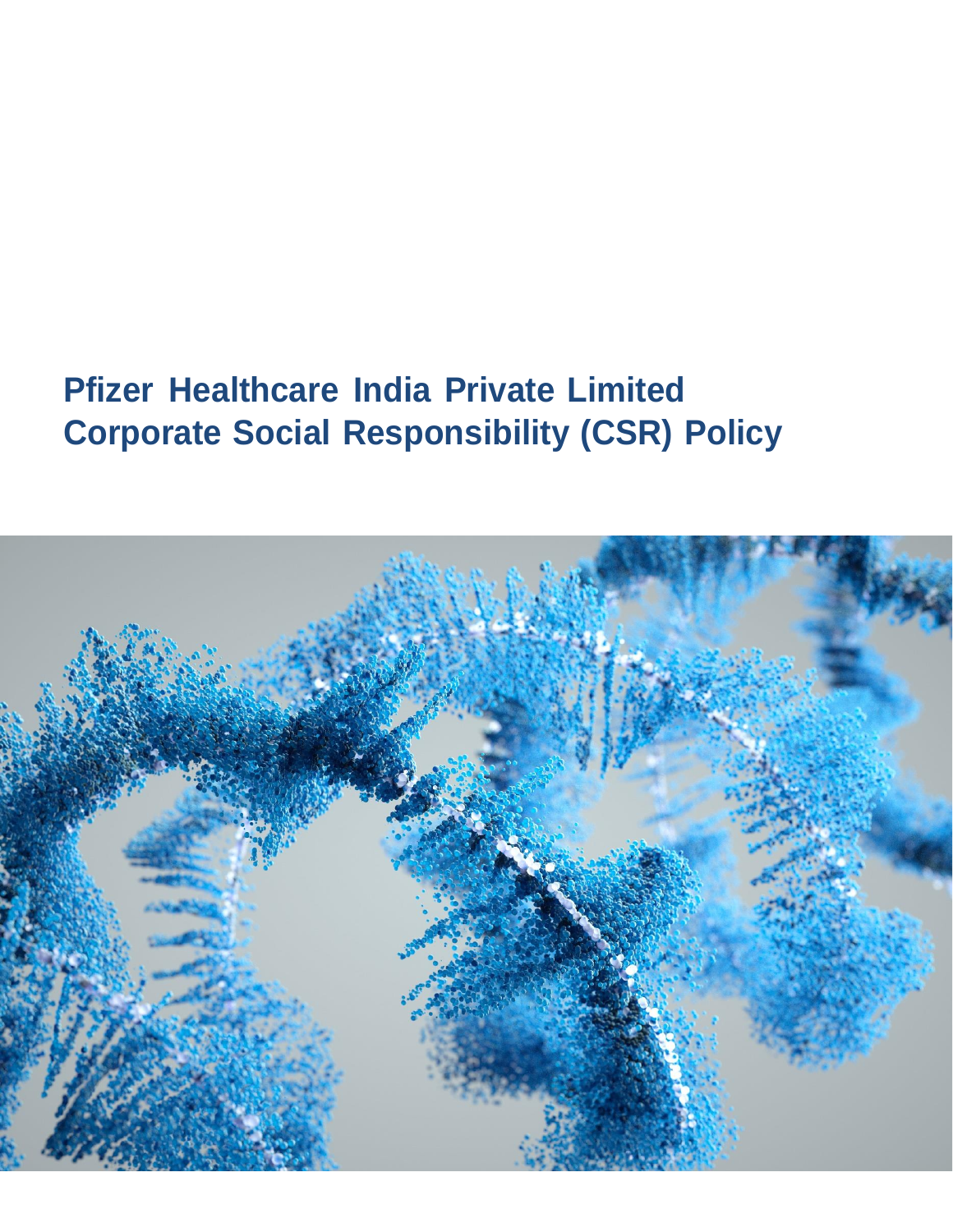# **Contents**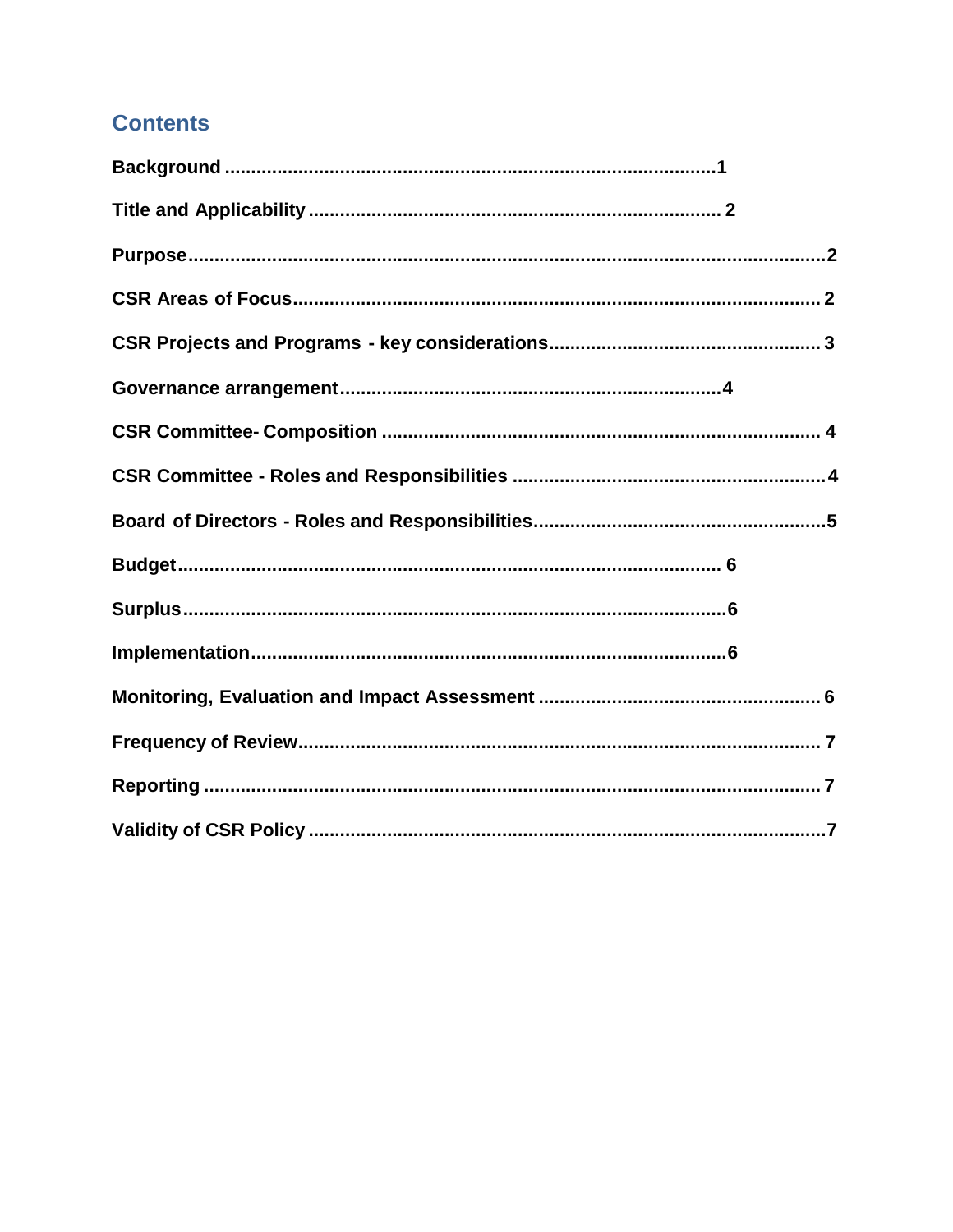

#### <span id="page-2-0"></span>**Background**

Corporate Responsibility (CR) addresses the environmental, social, and governance issues that can impact a business. At Pfizer, we think of CR simply as how we do business. We believe improving our impact on society strengthens our company, reinforces our license to operate, and fulfills our business purpose — to bring therapies to people that significantly improve their lives. In partnership with public and private institutions, foundations, non-governmental organizations and governments, we are working to meet the health needs of the underserved while investing in the health of our communities, our environment and our business.

At Pfizer Healthcare India Private Limited, (the "Company"), we constantly strive to positively impact the health of people throughout the country. In India, we are committed to serve our community by setting high standards for quality, safety and value in the manufacturing and research & development of medicines. The Company seeks to promote access to quality health care, to nurture innovation, and to support the community involvement of colleagues.

The Company believes that protecting human life and ensuring a higher quality of living is of utmost importance. As part of our efforts in advancing wellness, we actively collaborate with health care providers, government and local communities to extend our support in holistically expanding access to reliable and effective health care.

The pursuit of innovation is central to the Company's culture, purpose and strategy and is guided by the values of Integrity, Respect for people, Customer focus, Innovation, Community, Collaboration, Quality, Performance and Leadership. Our Values are a declaration of our core beliefs and the defining features of a culture that breeds achievement. Innovation, one of our core values, is the key to improving health, sustaining growth and enhancing our contribution to society. The quest for innovation in products, delivery and continuous medical education/training, invigorates all of our core businesses and the community worldwide.

Today's social challenges are ever-changing, complex and ambiguous; exaggerated as communities lack adequate access to basic healthcare in all its aspects.

The Company through its Corporate Social Responsibility ("CSR") Policy proposes to encourage stronger commitment from the organization and our colleagues towards the society to address the healthcare challenges in the country. The Policy shall apply to all CSR programs/projects of the Company and have been prepared keeping our own core competence and priorities in mind. The policy aims to align our CSR interventions with the healthcare priorities of the Government of India and other stakeholders working with similar mandates. In doing so, it would be our endeavor to synergize the CSR initiatives undertaken by various functions/divisions in our organization within one unified strategic umbrella.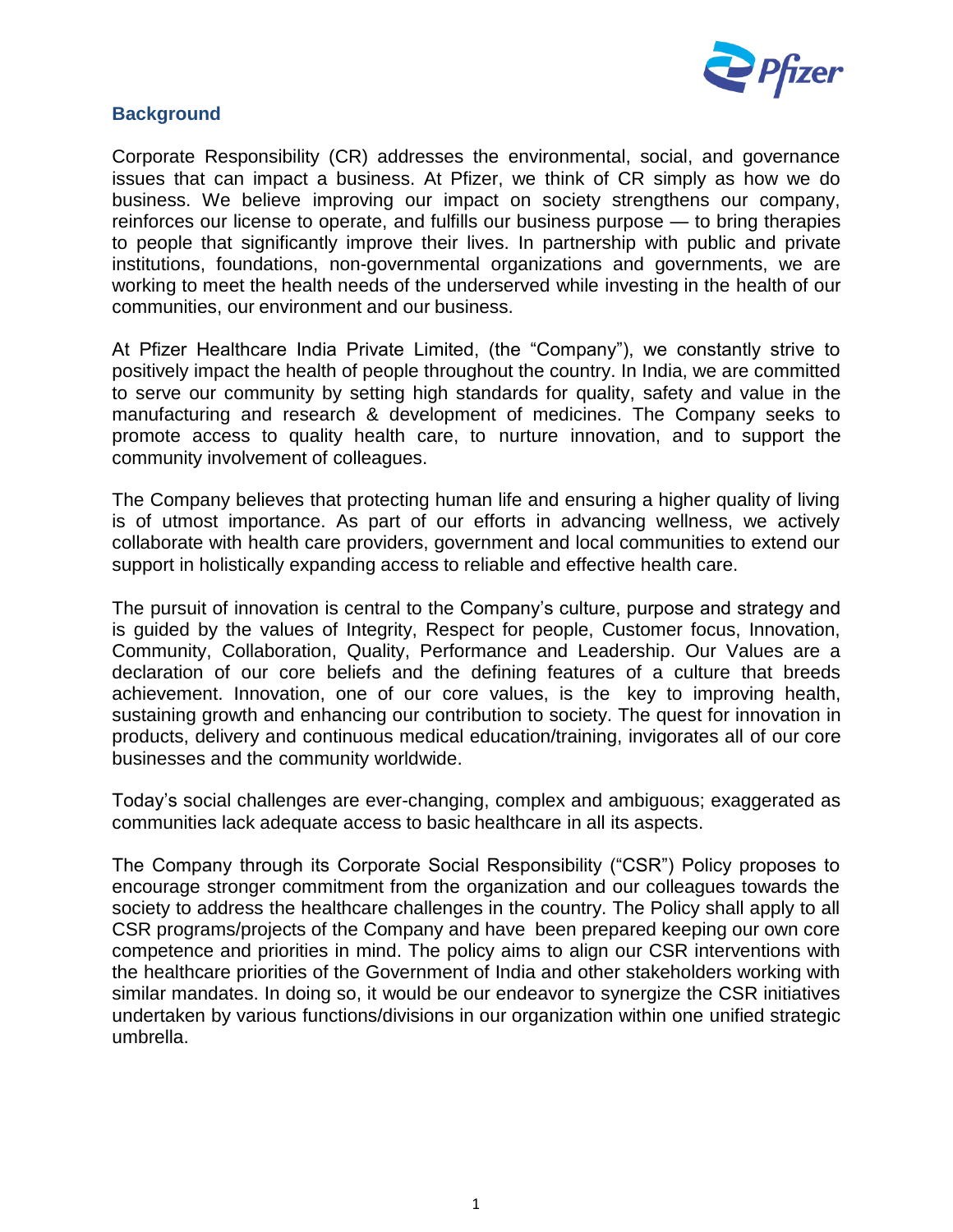

# **Highlights of the Companies Act on CSR**

Section 135 of the Companies Act, 2013 ('Act') states that every company having net worth of rupees five hundred crore or more, or turnover of rupees one thousand crore or more or a net profit of rupees five crore or more during any financial year shall ensure to spend at least two per cent of the average net profits of the company made during the three immediately preceding financial years, in pursuance of its Corporate Social Responsibility Policy.

The CSR Rules under the Act have clarified that the CSR initiative must be carried out in a project/program mode and should align with Schedule VII of the Act that provides a list of thematic areas to be considered for CSR initiatives. Given its construct, Section 135 effectively marks the need for a rapid yet well-structured transformation to corporates' approach to CSR activities in India.

#### <span id="page-3-0"></span>**Title and Applicability**

We recognize the importance of good corporate governance and corporate social responsibility in promoting and strengthening the trust of our shareholders, other stakeholders and the public. To this endeavor we strive to demonstrate the highest standards of ethics and will proceed in accordance with the applicable law.

This document outlines our CSR policy and provides the framework through which we will conceptualize, plan and operationalize CSR initiatives. This CSR policy is in compliance with Section 135 of the Act and is governed and guided by our corporate mission, values and aspirations. It seeks to encourage stronger commitment from the organization and employees towards the Society.

#### <span id="page-3-1"></span>**Purpose**

Promote access to quality healthcare in the country by nurturing innovations, encouraging community involvement of our colleagues and synergizing efforts in partnerships with Government and other stakeholders for a collective positive impact on our community.

# <span id="page-3-2"></span>**CSR Areas of Focus**

Our CSR focus areas are entrenched in the way we do business and our global CSR

principles.Focus areas for designing our CSR interventions are as follows:

1. Encourage and support Education and Skill building initiatives in India with a focus on manufacturing and R&D in Healthcare;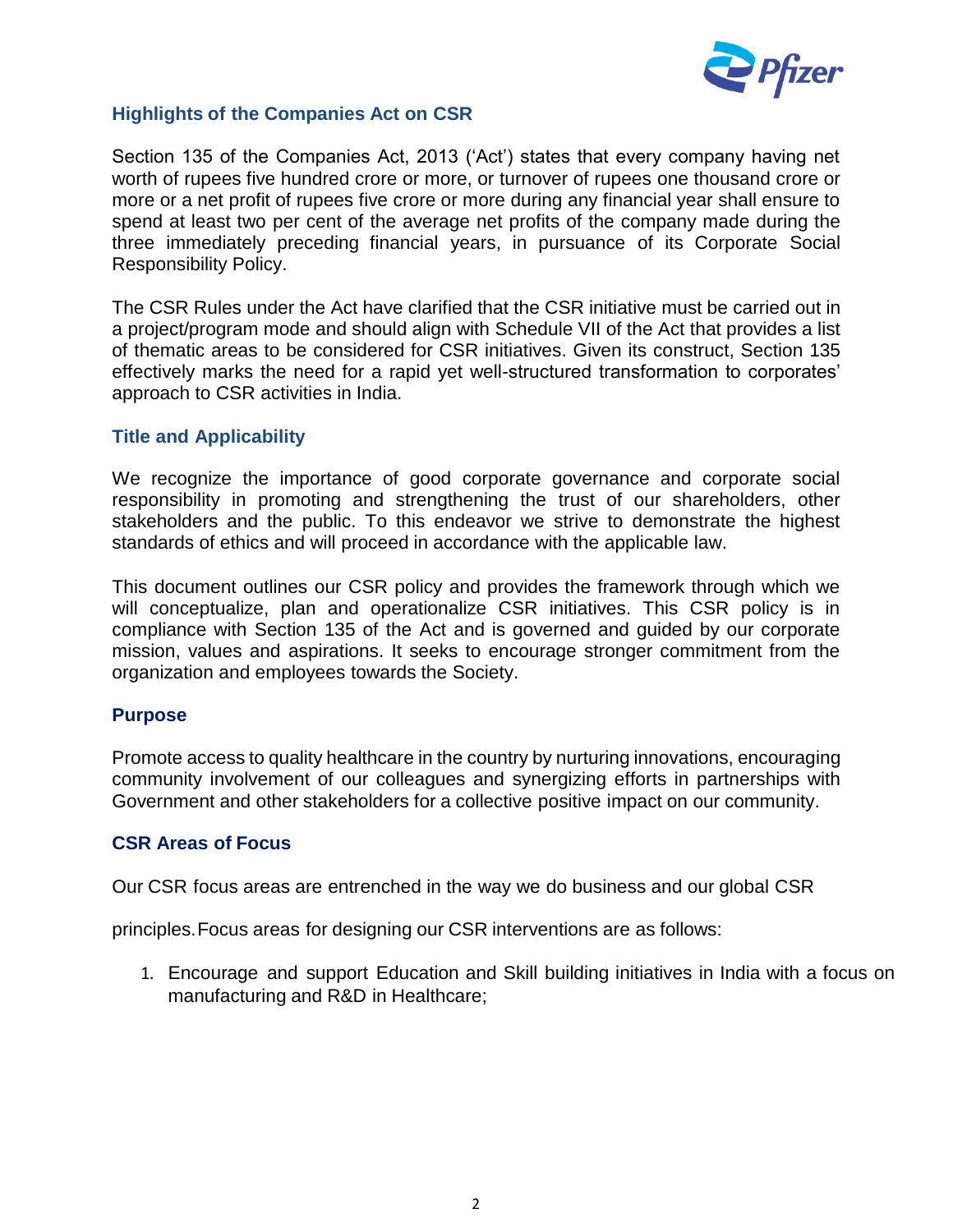

- 2. Conduct awareness programs and support environment sustainability initiatives.
- 3. Undertake awareness programs ourselves or in partnership with NGOs, Government and Healthcare providers of health and local community development.
- 4. Support Government's national and/or state level programs and priorities in healthcare;
- 5. Enlist Company colleagues as volunteers to support activities around health, sanitation and disease awareness;
- 6. Participate in disaster relief activities.

CSR Activities, as stated above, undertaken by the Company in India Will be aligned with our areas of expertise and our business interests. Our CSR activities will leverage our areas of strength, while being aligned with the following recommended provisions of Section 135 and Schedule VII of the Act viz.

- 1. Contributions or funds provided to incubators who are involved in innovation located within academic institutions.
- 2. Eradicating hunger, poverty and malnutrition, promoting health care, especially preventive healthcare and sanitation, and making available safe drinking water;
- 3. Promoting education, including special education and employment enhancing vocation skills especially among children, women, elderly and the differently abled and livelihood enhancement projects.

#### <span id="page-4-0"></span>**CSR Projects and Programs - key considerations**

While designing CSR projects or programs, the Company or its implementing partners shall consider the following:

- 1. All projects/programs should align with our CSR purpose and thrust area as defined above and should be in compliance with Schedule VII to the Act.
- 2. CSR projects/programs should be based on assessment of the priorities of the Central and State Governments and identified needs of the local communities and other key stakeholders. Ensuring participation of critical stakeholders in project planning and execution will be encouraged;
- 3. To the extent possible, the CSR projects/programs should incorporate approaches and models of Sustainability, Replicability and Scalability.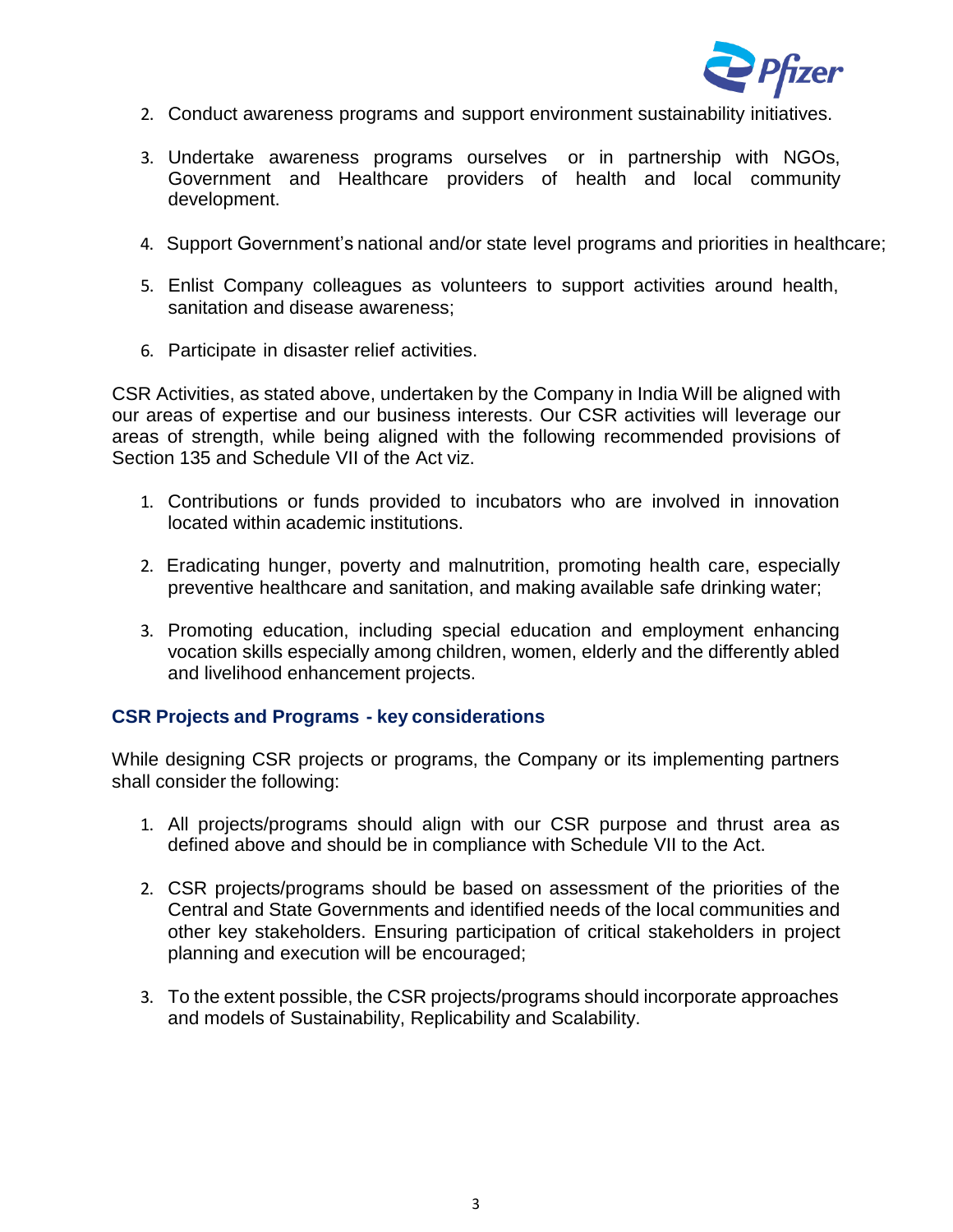

- *a. Sustainable model: refers to the ability of the project to maintain its operations and the benefits of the project flow even after the closure of project funding and external inputs.*
- *b. Replicable model: refers to the dimensions of generating enough proof of concept sothat the project/program can be successfully implemented in other regions with similar approach and inputs.*
- *c. Scalability: refers to the ability of the project/program to partner with Government and other stakeholders to achieve results at a much higher level (multiplier effect).*
- 4. CSR project/program should be focused on generating measurable impact.

#### <span id="page-5-0"></span>**Governance arrangement**

CSR committee shall have an operating committee at every site for developing annual plans, budgeting; execution model and monitoring. And such CSR operating committee of every site shall present their periodic report/s to the CSR committee. Ultimately, the CSR committee will present an annual report to the Board of Directors of the Company on all the CSR activities of the Company during the year.

#### <span id="page-5-1"></span>**CSR Committee - Composition**

The Composition of the CSR Committee of the Board shall be as per the provisions of the Companies Act, 2013 and Rules and amendments made thereunder from time to time.

# <span id="page-5-2"></span>**CSR Committee - Roles and Responsibilities**

The CSR Committee will be responsible for:

- 1. Formulate and recommend to the Board, a Corporate Social Responsibility Policy which shall indicate the activities to be undertaken by the Company as specified in ScheduleVII to the Act;
- 2. Recommend the amount of expenditure to be incurred on the activities;
- 3. Monitor the Corporate Social Responsibility Policy of the Company from time to time.
- 4. Ensuring that the programs, projects and activities supported through the Company are aligned with the approved CSR policy of the Company and Section 135 and Schedule VII of the Act;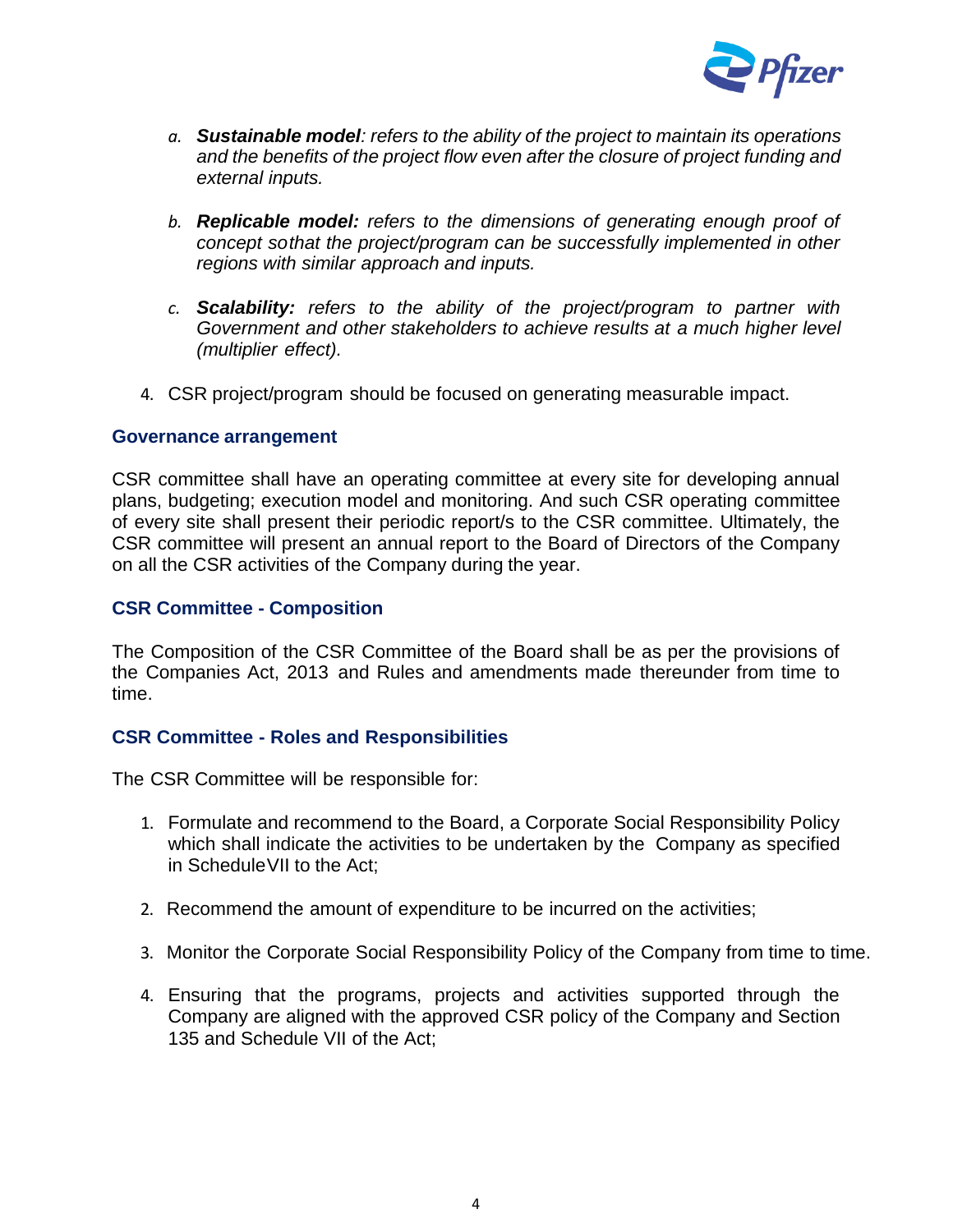

- 5. Reviewing and approving annual budgets with respect to CSR programs;
- 6. In case the Company is not able to spend the stipulated two percent of the average net profits of the preceding three financial years or any part thereof, the CSR Committee shall provide the reasons for not spending the amount to the Board; the reasons shall also be included in the Board's report;
- 7. Receiving and reviewing reports from Implementing Partners to assess the performanceand effectiveness of projects supported by the Company;
- 8. Reviewing the findings and recommendations regarding the CSR initiatives from any investigation or audit conducted by regulatory agencies or external auditors or consultants;
- 9. Responding to any query, observation or clarification sought by the Ministry of Corporate Affairs or any other regulatory authority with regard to the Company's CSR supported initiatives;
- 10. Ensuring that Company's website displays the approved CSR policy of the Company;
- 11. Developing and institutionalizing a CSR reporting mechanism in terms of Section 135 of the Act and Rule 8 of the Companies (Corporate Social Responsibility Policy) Rules, 2014.

#### <span id="page-6-0"></span>**Board of Directors - Roles and Responsibilities**

The Board of Directors of the Company will be responsible for:

- 1. Approving the Company's CSR Policy after taking into account the recommendations made by the CSR committee.
- 2. Disclosing the Policy's content in its report and placing the Policy on the Company's website in such a manner as may be prescribed.
- 3. Ensuring that the Company spends, in every financial year, at least two percent of the Company's average net profits, made during the three immediately preceding financial years.
- 4. If the Company fails to spend the stipulated CSR amount during a financial year, the Board of Directors shall in its report specify the reasons for not spending the earmarked amount.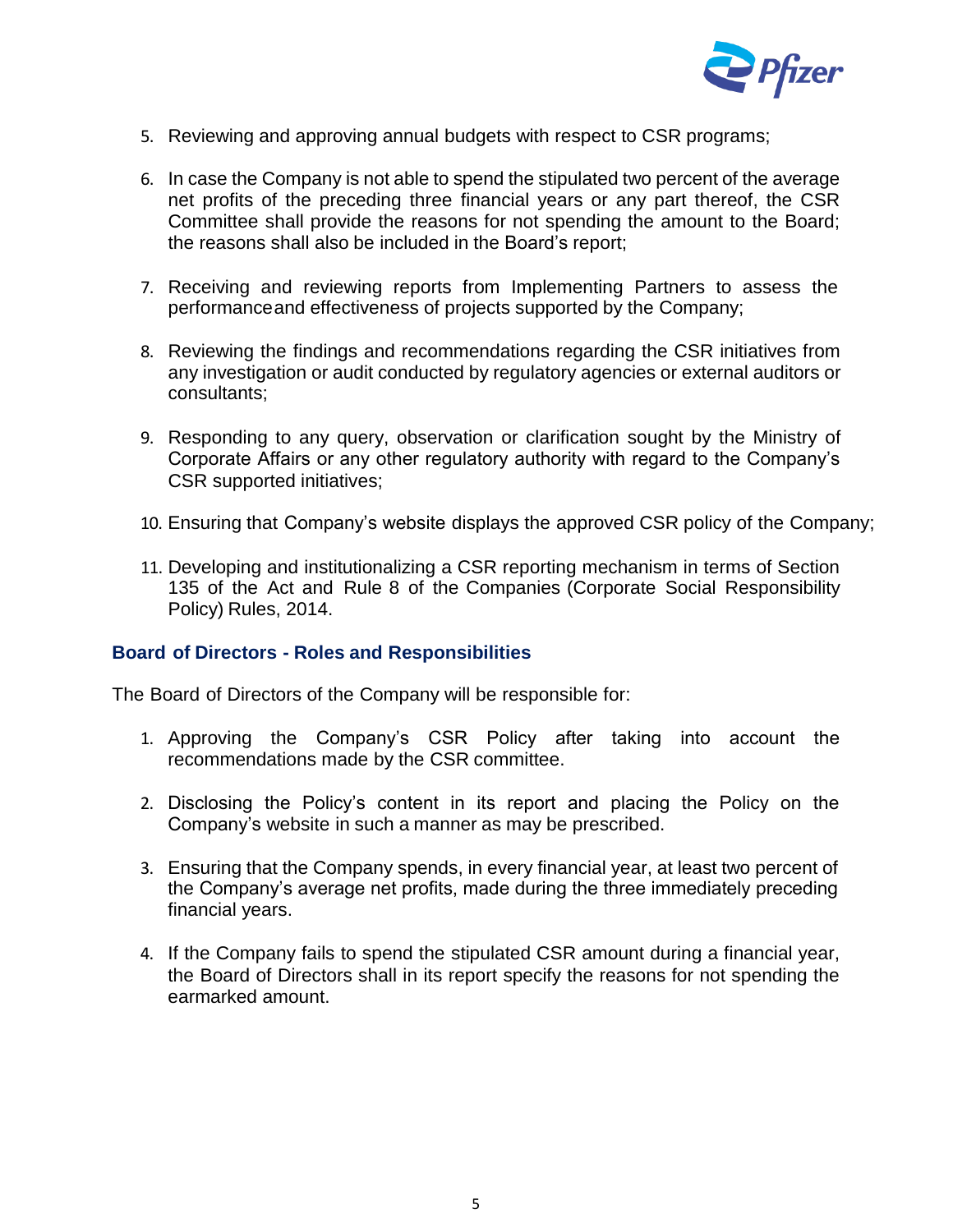

5. The Board shall have the power to make any change(s) in the constitution of theCommittee.

# <span id="page-7-0"></span>**Budget**

The CSR Committee shall recommend the amount of expenditure to be incurred on the CSRactivities to be undertaken by the Company as specified in Schedule VII to the Act.

# <span id="page-7-1"></span>**Surplus**

The Surplus arising out of the CSR Activities, projects or programs shall not form part of theBusiness Profit of the Company.

# <span id="page-7-2"></span>**Implementation**

The Company may enter into partnerships-alliance with the Government, Business Partnersand NGO's for implementation of its CSR programs/projects.

The Company shall formulate criteria and procedure for selection, screening and due diligenceof its implementing partners.

The CSR Committee will oversee the implementation and monitoring of all CSRprojects/programs.

# <span id="page-7-3"></span>**Monitoring, Evaluation and Impact Assessment**

The Company will institute a well-defined, transparent monitoring, evaluation and impact assessment mechanism to ensure that each CSR project/program has:

- 1. Clear objectives developed out of the societal needs that are determined through baseline studies and/or research.
- 2. Clear targets, time lines and measureable output, outcome and impact indicatorswherever possible.
- 3. A progress monitoring and reporting framework that is aligned with the requirements ofthe section 135 of the Companies Act and the CSR Rules.